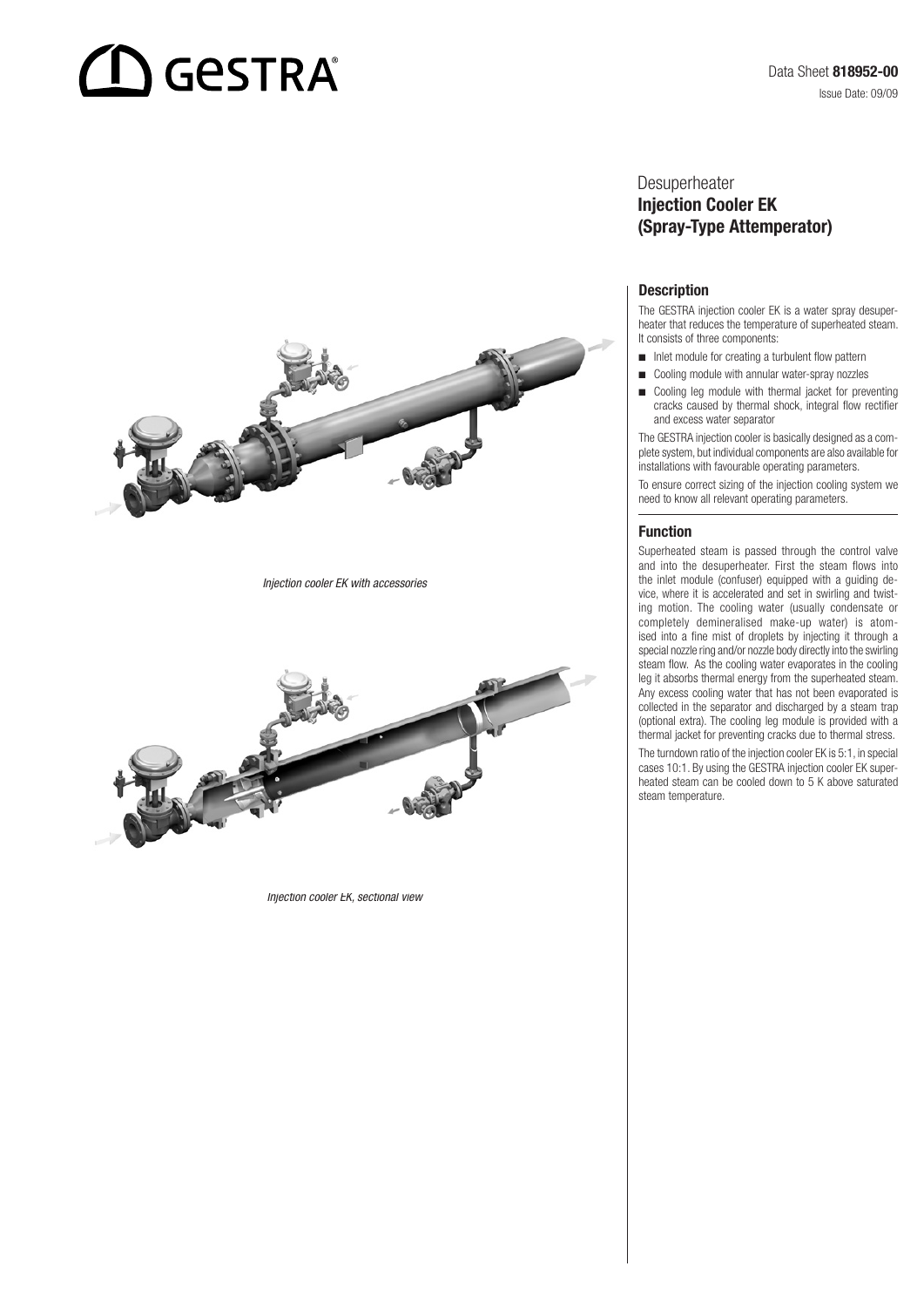#### Design

#### Injection cooler EK:

Made from steel grade P235GH, P265GH or 16Mo3, Injection cooler, horizontal design, for installation in horizontal steam pipes

Inlet module with guiding device, Cooling module (nozzle ring and/or nozzle body), Cooling leg module with thermal jacket, separator for excess

water, flow rectifier and connection for steam trap Complete injection cooling system EK or individual modules with basic coating, ready for installation, without installation and without support frame

Accessories (steam traps & valves, sensors and control equipment) available at extra charge. Other designs and special versions available on request.

#### Technical Data

Service pressure / service temperature 25 bar / 400 °C 21 bar / 470 °C

#### Capacity / steam mass flow

0.5 t/h up to 100 t/h Turndown ratio 1:5, in special cases 1:10

Higher pressures, temperatures, mass flows and turndown ratios on request.

#### Technical Data Injection cooler EK



*Nozzle ring: single-stage cooling*



*Nozzle ring and nozzle body: three-stage cooling*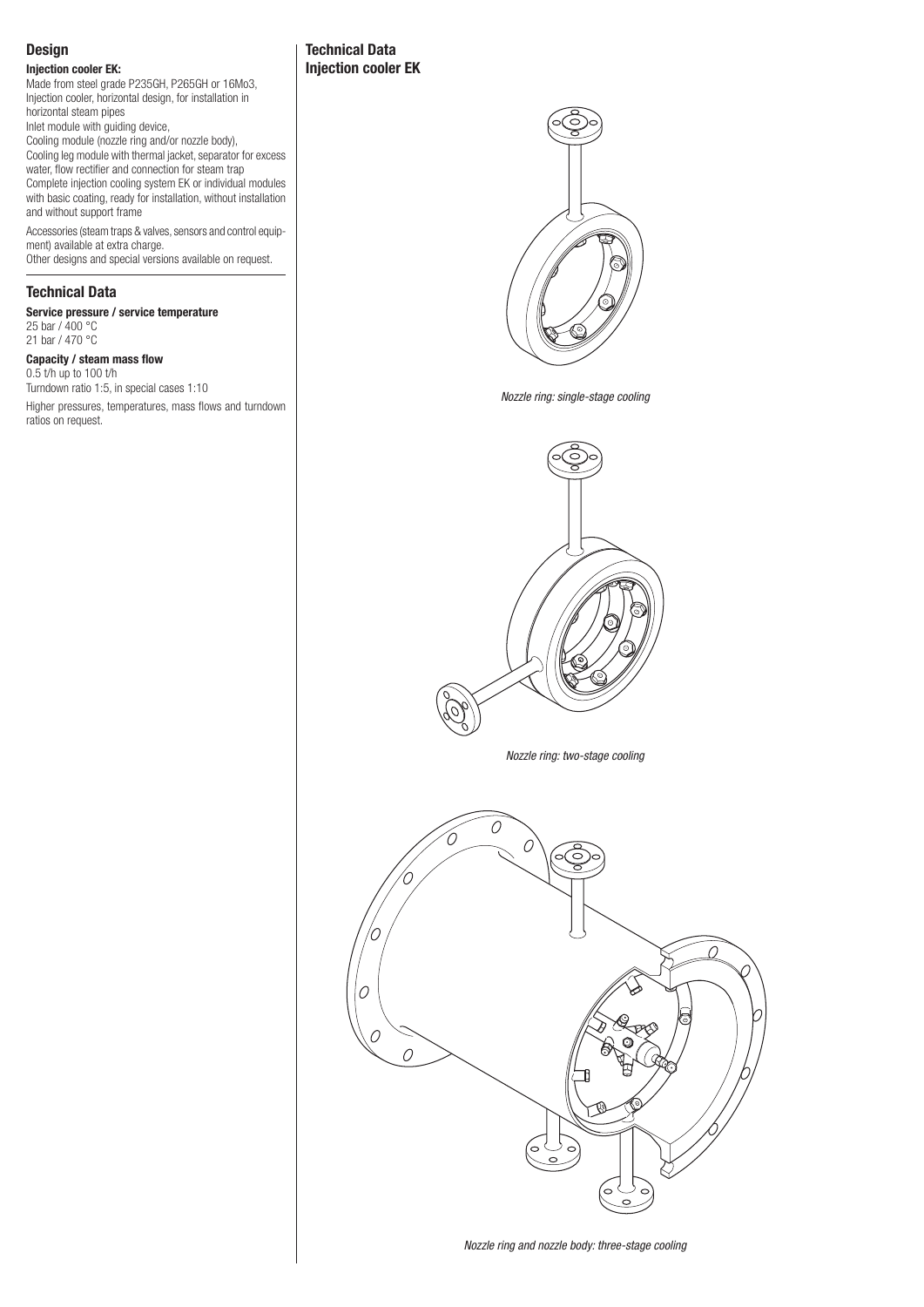

*Inlet module with integrated guiding device*



*Cooling module: Design with single or double nozzle ring or double nozzle ring with nozzle body*



*Cooling leg module with thermal jacket for preventing cracks caused by thermal shock, integral flow rectifier and excess water separator*